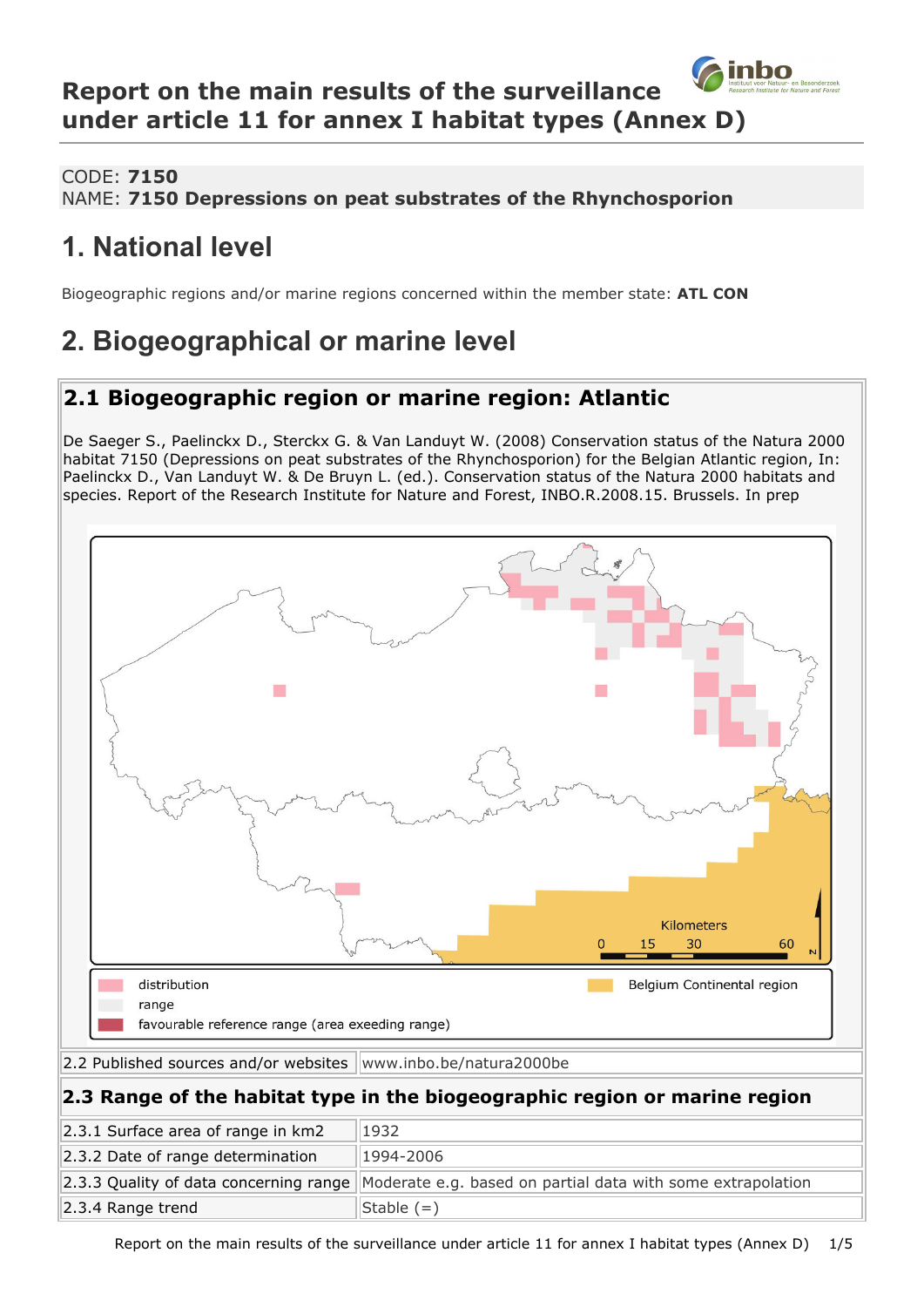| $\vert$ 2.3.5 Range trend magnitude in km2<br>(optional) | N/A                                                              |
|----------------------------------------------------------|------------------------------------------------------------------|
| 2.3.6 Range trend period                                 | 1994-2006                                                        |
| 2.3.7 Reasons for reported trend                         | Direct human influence (restoration, deterioration, destruction) |
| Other (specify)                                          | N/A                                                              |

## **2.4 Area covered by habitat type in the biogeographic region or marine region**

| 2.4.1 Surface area of the habitat type<br>(km2)              | 0.2                                                                                                                                                                                                                                                                |  |
|--------------------------------------------------------------|--------------------------------------------------------------------------------------------------------------------------------------------------------------------------------------------------------------------------------------------------------------------|--|
| 2.4.2 Date of area estimation                                | 1997-2006                                                                                                                                                                                                                                                          |  |
| 2.4.3 Method used for area estimation                        | Ground based survey (based on field mapping, possibly using<br>stratified random sampling                                                                                                                                                                          |  |
| 2.4.4 Quality of data on area                                | Poor e.g. based on very incomplete data or on expert judgement                                                                                                                                                                                                     |  |
| 2.4.5 Area trend                                             | Increasing $(+)$                                                                                                                                                                                                                                                   |  |
| 2.4.6 Area trend magnitude (km2)                             | N/A                                                                                                                                                                                                                                                                |  |
| 2.4.7 Area trend period                                      | 1994-2006                                                                                                                                                                                                                                                          |  |
| 2.4.8 Reasons for reported trend                             | Direct human influence (restoration, deterioration, destruction)                                                                                                                                                                                                   |  |
| Other (specify)                                              | N/A                                                                                                                                                                                                                                                                |  |
| 2.4.9 Justification of % thresholds for<br>trends (optional) | N/A                                                                                                                                                                                                                                                                |  |
| 2.4.10 Main pressures                                        | 141 - abandonment of pastoral systems<br>701 - water pollution<br>702 - air pollution<br>730 Military manouvres<br>810 Drainage<br>890 Other human induced changes in hydraulic conditions<br>979 - other forms or mixed forms of interspecific floral competition |  |
| $2.4.11$ Threats                                             | 701 - water pollution<br>702 - air pollution<br>810 Drainage<br>890 Other human induced changes in hydraulic conditions<br>979 - other forms or mixed forms of interspecific floral competition                                                                    |  |

### **2.5 Complementary information**

| 2.5.1 Favourable reference range<br>(km2)      | 1932                                                                                                     |                                                                    |  |
|------------------------------------------------|----------------------------------------------------------------------------------------------------------|--------------------------------------------------------------------|--|
| 2.5.2 Favourable reference area (km2) 0.2      |                                                                                                          |                                                                    |  |
| 2.5.3 Typical species                          | Drosera rotundifolia / L.                                                                                |                                                                    |  |
| 2.5.3 Typical species                          | Drosera intermedia / Hayne                                                                               |                                                                    |  |
| 2.5.3 Typical species                          | Lepidotis inundata                                                                                       |                                                                    |  |
| $ 2.5.3$ Typical species                       | Rhynchospora alba / (L.) Vahl                                                                            |                                                                    |  |
| $ 2.5.3$ Typical species                       | Rhynchospora fusca / (L.) Ait. f.                                                                        |                                                                    |  |
| 2.5.4 Typical species assessment               | Flora distribution grid cells are considered as well developed when<br>at least 3 typical species occur. |                                                                    |  |
| 2.5.5 Other relevant information<br>(optional) | Trends are approached by expert judgement.                                                               |                                                                    |  |
| <b>Conclusion</b>                              | <b>Biogeographical or</b><br>marine level                                                                | <b>Conclusions within</b><br>Natura 2000 sites<br>$($ optional $)$ |  |
| $(2.3)$ Range                                  | Favourable (FV)                                                                                          | Favourable (FV)                                                    |  |
| $(2.4)$ Area                                   | Favourable (FV)                                                                                          | Favourable (FV)                                                    |  |

Report on the main results of the surveillance under article 11 for annex I habitat types (Annex D) 2/5